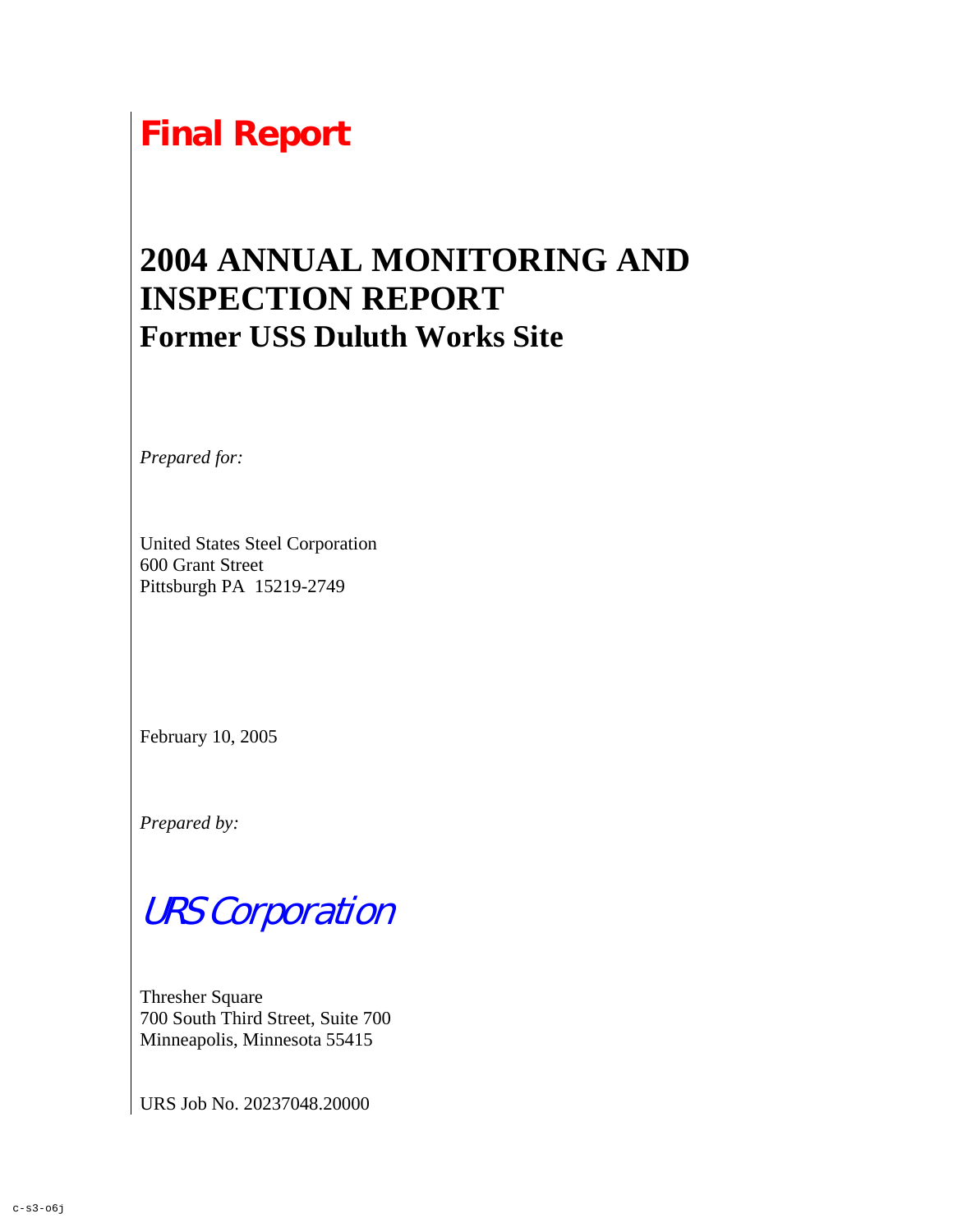### **TABLE OF CONTENTS**

|                                                    | 1.1                                       |       |         |  |  |  |
|----------------------------------------------------|-------------------------------------------|-------|---------|--|--|--|
|                                                    | 1.2                                       |       |         |  |  |  |
| SECTION 2 GROUNDWATER AND SURFACE WATER MONITORING |                                           |       |         |  |  |  |
|                                                    |                                           |       |         |  |  |  |
|                                                    | 2.1                                       |       |         |  |  |  |
|                                                    | 2.2                                       |       |         |  |  |  |
|                                                    |                                           | 2.2.1 |         |  |  |  |
|                                                    |                                           | 2.2.2 |         |  |  |  |
|                                                    |                                           |       | 2.2.2.1 |  |  |  |
|                                                    |                                           |       | 2.2.2.2 |  |  |  |
|                                                    |                                           | 2.2.3 |         |  |  |  |
|                                                    |                                           |       |         |  |  |  |
|                                                    | 3.1                                       |       |         |  |  |  |
|                                                    | 3.2                                       |       |         |  |  |  |
|                                                    |                                           | 3.2.1 |         |  |  |  |
|                                                    |                                           |       | 3.2.1.1 |  |  |  |
|                                                    |                                           |       | 3.2.1.2 |  |  |  |
|                                                    |                                           | 3.2.2 |         |  |  |  |
|                                                    |                                           |       | 3.2.2.1 |  |  |  |
|                                                    |                                           |       | 3.2.2.2 |  |  |  |
|                                                    |                                           | 3.2.3 |         |  |  |  |
|                                                    |                                           | 3.2.4 |         |  |  |  |
|                                                    | <b>SECTION 4 SITE INSPECTIONS </b><br>4-1 |       |         |  |  |  |
|                                                    | 4.1                                       |       |         |  |  |  |
|                                                    |                                           | 4.1.1 |         |  |  |  |
|                                                    |                                           | 4.1.2 |         |  |  |  |
|                                                    | 4.2                                       |       |         |  |  |  |
|                                                    |                                           | 4.2.1 |         |  |  |  |
|                                                    |                                           | 4.2.2 |         |  |  |  |
|                                                    |                                           |       |         |  |  |  |
|                                                    |                                           |       |         |  |  |  |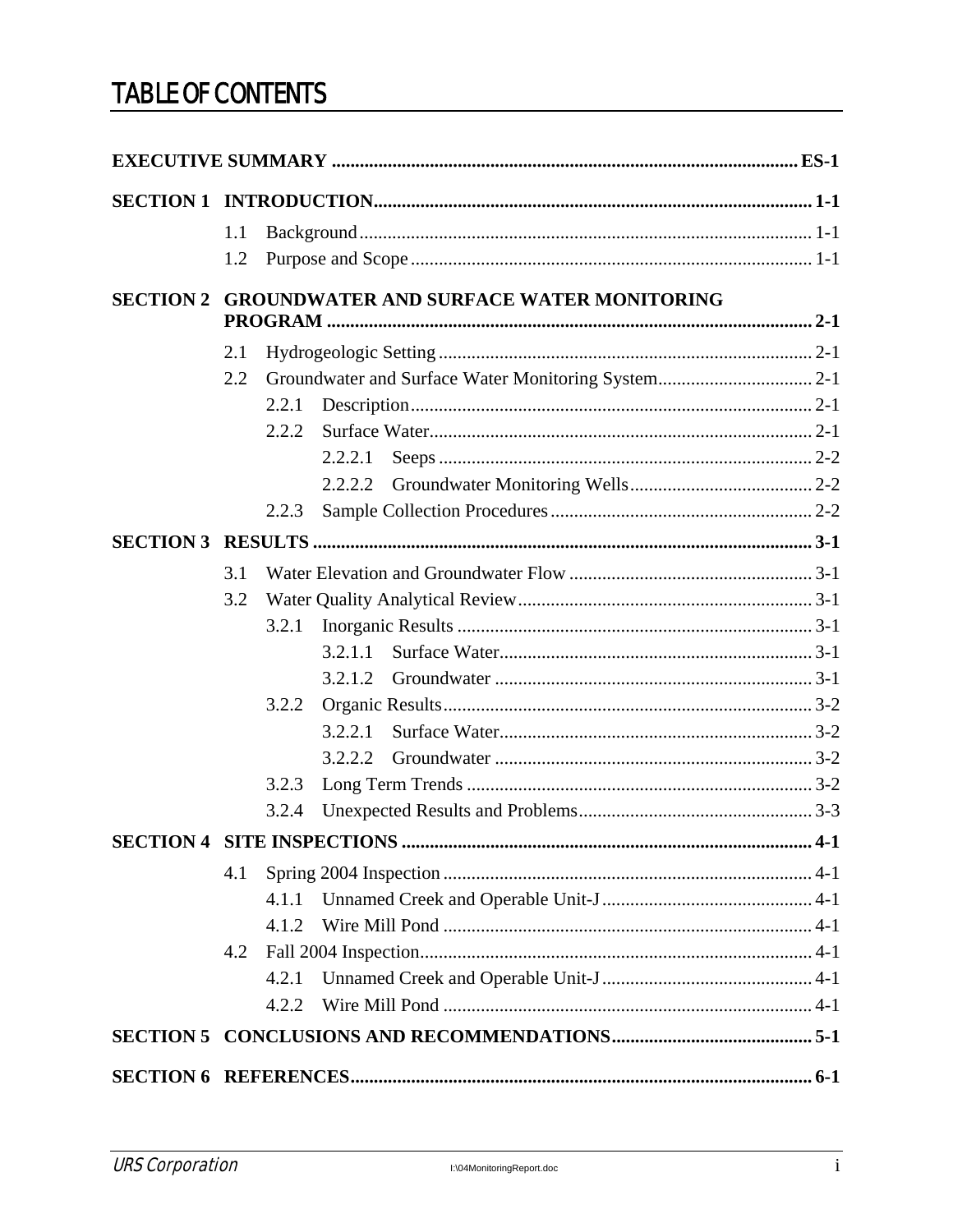#### **TABLES**

| Table 1 | Parameters and Testing Methods |
|---------|--------------------------------|
|---------|--------------------------------|

#### **FIGURES**

| Figure 1 | Site Location Map                                |
|----------|--------------------------------------------------|
| Figure 2 | <b>Water Quality Monitoring Locations</b>        |
| Figure 3 | <b>St.</b> Louis River Sampling Locations        |
| Figure 4 | Groundwater Elevation and Contour Map - May 2004 |

#### **APPENDICES**

| Appendix A Historic Water Level Data                        |
|-------------------------------------------------------------|
| Appendix B 2004 Laboratory Analytical Results & Field Forms |
| - May, 2004 Laboratory Analytical Report & Field Forms      |

- October, 2004 Laboratory Analytical Report & Field Forms
- Appendix C Historical Analytical Data
- Appendix D Visual Inspection Logs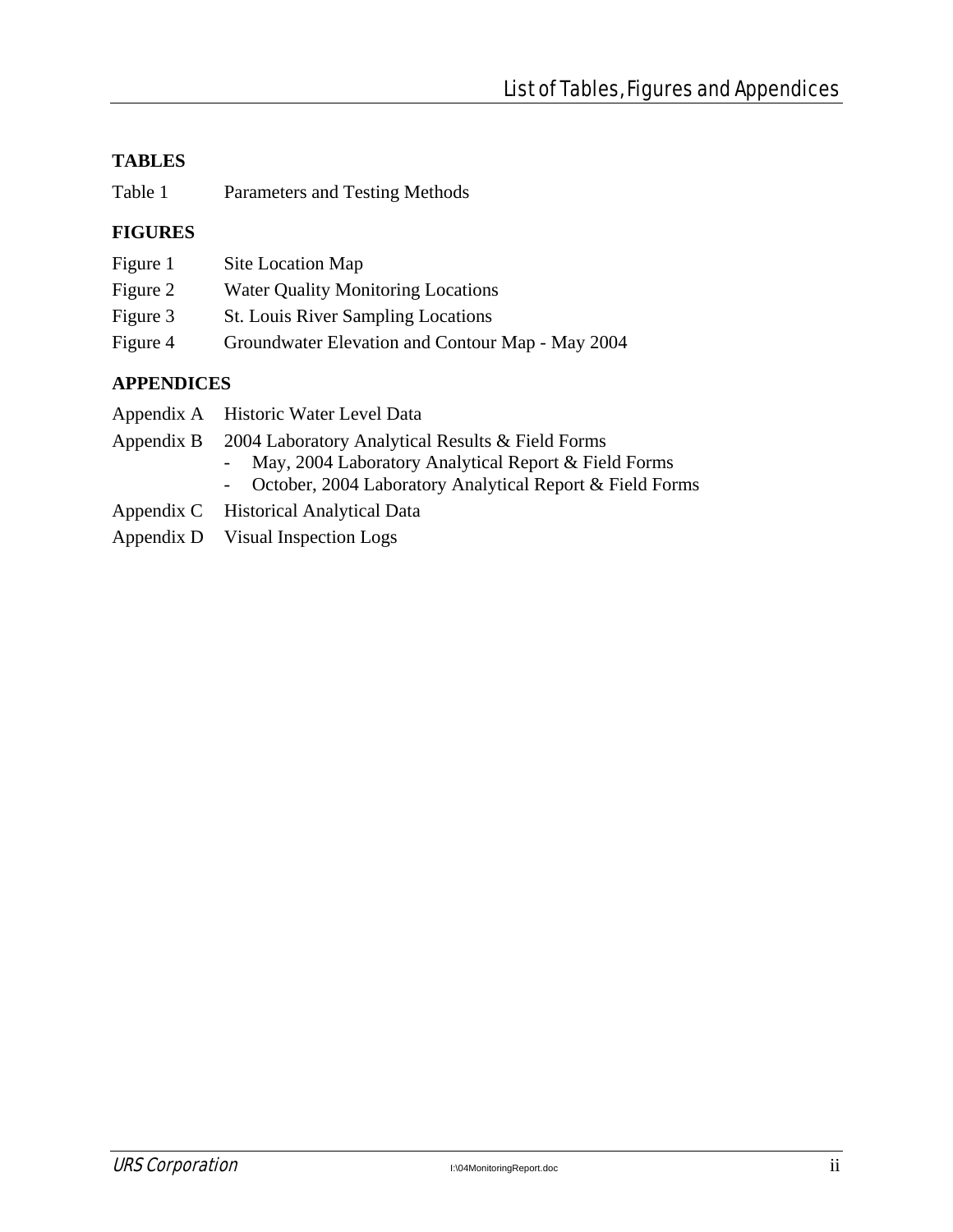This Annual Monitoring and Inspection Report was prepared for the United States Steel Corporation (USS) former Duluth Works facility (Site) located in Duluth, Minnesota. The report was prepared in accordance with the following documents:

- December 6, 1996 Minnesota Pollution Control Agency (MPCA) letter to Mr. David Moniot of USS (MPCA, 1996).
- Monitoring, Maintenance and Contingency Plan, Wire Mill Pond Response Action. May 1997, Barr Engineering Company (Barr, 1997).
- Response Action Contingency Plan Operable Unit J. June 1997, Geraghty & Miller, Inc. (Geraghty & Miller, 1997).
- Monitoring Plan. April 10, 2000, URS Greiner Woodward Clyde (URS, 2000).
- May 26, 2000 MPCA letter to Mr. Tony Nuzzo of USS approving the Monitoring Plan revisions (MPCA, 2000).
- June 20, 2001 MPCA letter to Mr. Tony Nuzzo of USS commenting on the 2000 Annual Monitoring and Inspection Report (MPCA, 2001).

Surface water sampling was performed during two sampling events in May and November 2004 and consisted of the collection and analysis of surface water samples from eight locations. Surface water samples were analyzed for total metals, polynuclear aromatic hydrocarbons (PAHs), cyanide, pH, total hardness, and specific conductance. One surface water sample was also analyzed for gasoline range organic compounds (GRO) and diesel range organic compounds (DRO) in both sampling events. Groundwater monitoring was performed during May 2004 sampling event and consisted of collection and analysis of groundwater samples from seven monitoring wells. Groundwater samples were analyzed for total metals, dissolved metals, PAHs, cyanide, pH, and specific conductance.

The 2004 analytical results were consistent with historical surface water and groundwater results from the Site. During 2004, at least one groundwater well sample exceeded the evaluation criteria (EC) for the following parameters: lead, zinc, and benzo(a)pyrene. During 2004, no surface water sample exceeded the established EC.

In summary, analytical results for 2004 indicate no significant changes in surface water or groundwater quality. The monitoring program continues to adequately monitor surface and groundwater conditions relative to the site and no changes to the monitoring program are recommended.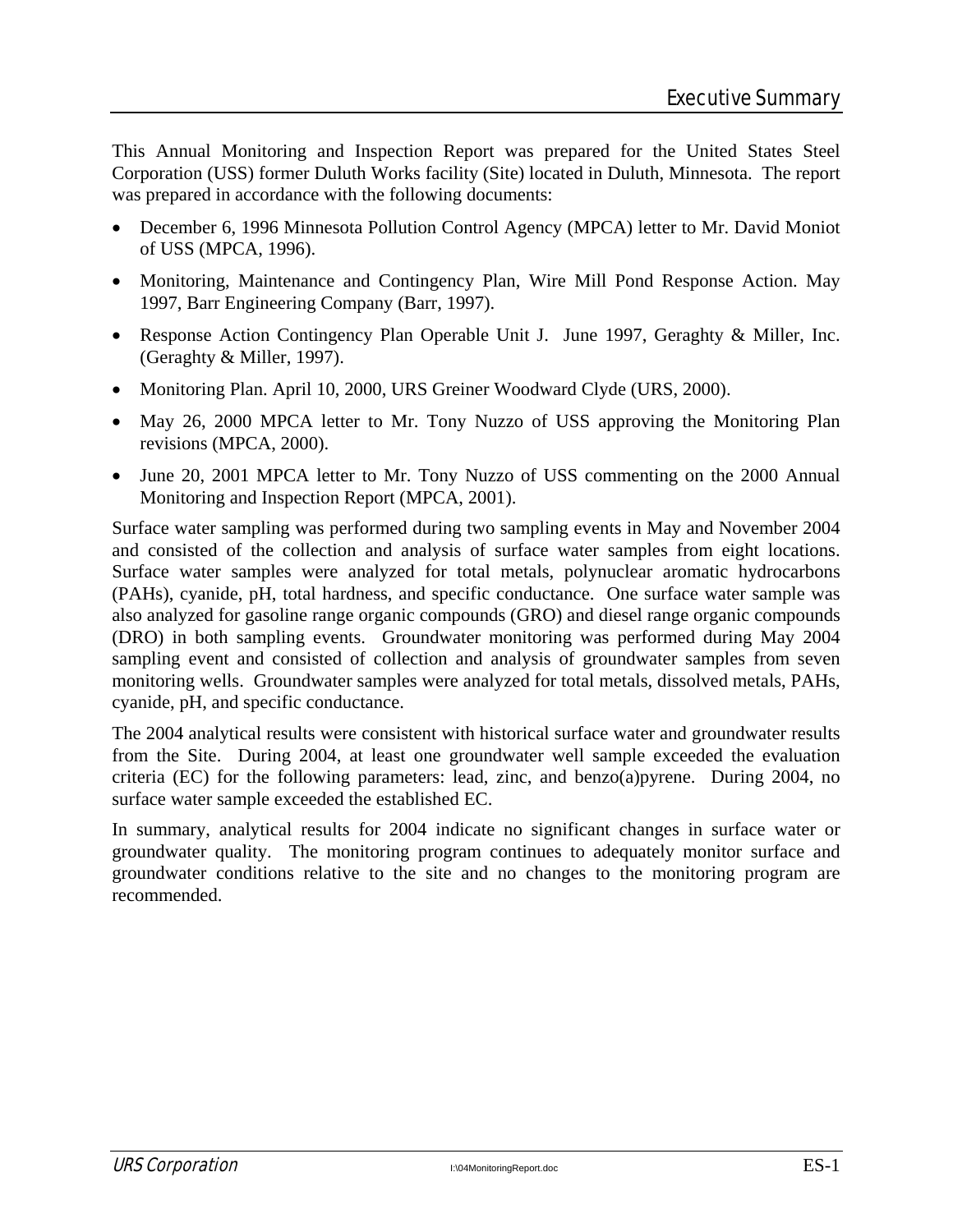#### **1.1 BACKGROUND**

The United States Steel Corporation's (USS) FormerDuluth Works Site (Site) is located in Sections 34 and 35, T49N, R15W, and Sections 2 and 3, T48N, R15W in the southern portion of the city of Duluth in St. Louis County, Minnesota. The Site location is shown in Figures 1 and 2. The Site is adjacent to the St. Louis River, which discharges into Lake Superior approximately eight miles downstream of the Site. A small stream, referred to as the Unnamed Creek, flows through the northern portion of the Site and discharges to the St. Louis River. The Site is bounded by Morgan Park to the north, the St. Louis River to the east, and Duluth Missabe and Iron Range Railroad property to the west and south.

The Site was the location of an integrated steel mill consisting of coke production, iron and steelmaking, casting, primary rolling and roughing, hot and cold-finishing, and galvanizing. Operations at the Site began in the early 1900's and ceased in May 1979 with the termination of the coke plant operation.

#### **1.2 PURPOSE AND SCOPE**

This report discusses the sampling results from two surface water sampling events and one groundwater sampling event performed in 2004, and compares the groundwater quality results to historical site data, and applicable state and federal water quality standards. Surface water samples were collected in May and October 2004. Groundwater samples were collected in May 2004. Sampling was performed in accordance with the April 2000 Monitoring Plan prepared by URS and the subsequent May 26, 2000 Minnesota Pollution Control Agency (MPCA) approval letter.

This report presents the following information:

- A description of the monitoring system and a site plan identifying the monitoring points;
- A discussion of recent and long-term trends in the concentrations of monitored constituents and water level elevations;
- A complete tabulation of analytical results to date;
- A summary of surface water results in 2004;
- A summary of groundwater results in 2004;
- A discussion of the results of semi-annual site visual inspections;
- A discussion of notable or unexpected results and problems; and,
- Recommendations for modifications or maintenance to the current monitoring system.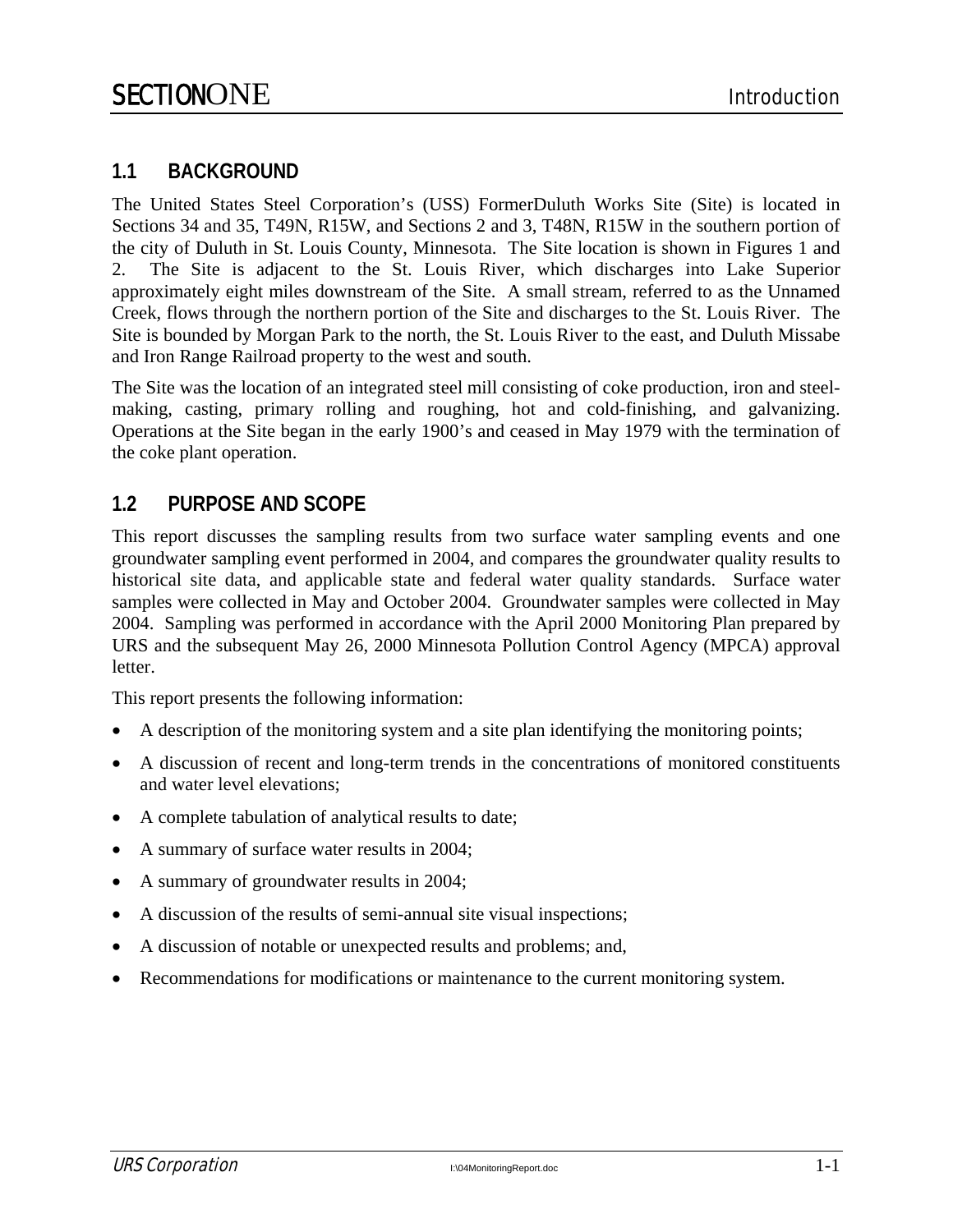#### **2.1 HYDROGEOLOGIC SETTING**

The Site is located in the Glacial Lake Duluth Area, a lake plain located along the north shore of Lake Superior, resulting in parent materials that consist of lake silt and clay (USGS 1979). The regional geology of this area is the result of lava extruding from a rift in the continental crust during the Keweenawan period of the Precambrian era. Erosion of these lava beds formed red sandstone units that underwent glacial manipulation (UEC 1993).

The bedrock geology of the Site consists of the Duluth Complex; a complex of early Precambrian rocks that include multiple intrusions of gabbroic anorthosite, troctolite, gabbro, anorthosite and felsic rocks (Sims 1970).

Fill material present at the Site consists of gravel, cinders, slag fragments and other materials. The characteristics of the fill material vary throughout the Site. The native soils present beneath the fill material consist of red-brown clay underlain, and at times interbedded with a fine to medium sand (Barr 1986). The clay unit depth varies from 2 to 48 feet (ft.) beneath the ground surface, and the thickness ranges from 2 to 32 ft. Beneath the clay unit are deposits of sand and gravel. Groundwater is generally found at 27 to 31 ft. below the ground surface (UEC 1993).

#### **2.2 GROUNDWATER AND SURFACE WATER MONITORING SYSTEM**

#### **2.2.1 Description**

The groundwater and surface water monitoring system for the Site consists of seven surface water sites, one seep, and seven groundwater monitoring wells. The sampling locations are shown on Figures 2 and 3.

#### **2.2.2 Surface Water**

The surface water data is collected in three areas on the Site: Wire Mill Pond, Unnamed Creek, and the St. Louis River.

#### Wire Mill Pond

One monitoring area, WM-1, is utilized at Wire Mill Pond. The location of WM-1, at the outlet of the Wire Mill Pond on the east side of the railroad tracks, is shown in Figure 2. Data are collected on a semi-annual basis, in April or May, and again in September or October. The chemical and field parameters measured at WM-1 are listed in Table 1.

#### Unnamed Creek

Four monitoring areas are present at the Unnamed Creek: CP-1, CP-2, CP-3, and CP-4. The locations of these monitoring areas are shown in Figure 2. Data are collected on a semi-annual basis, in April or May, and again in September or October. The chemical and field parameters measured at the Unnamed Creek monitoring areas are listed in Table 1.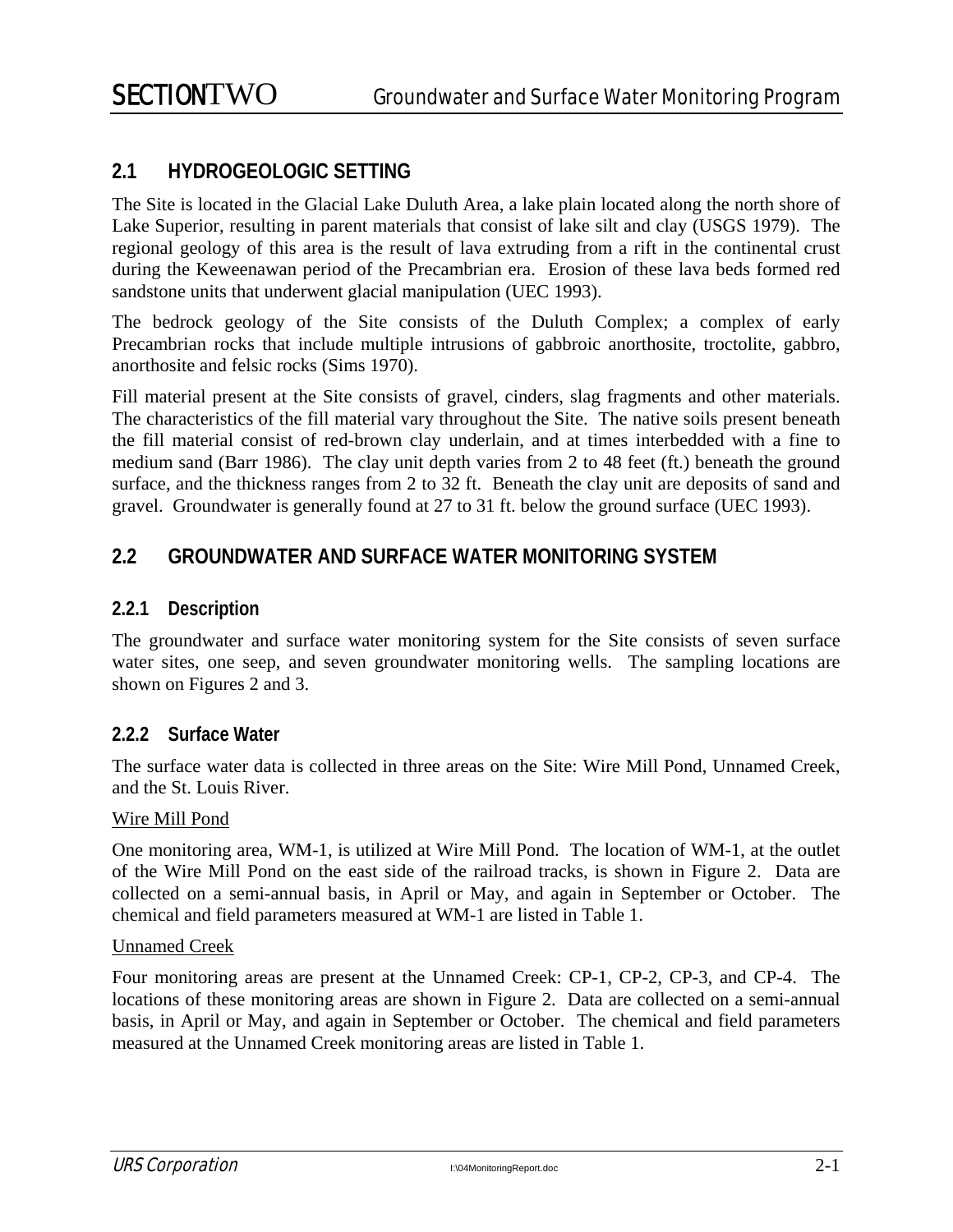#### St. Louis River

Two monitoring areas are present at the St. Louis River: SLR-1 and SLR-2. The locations of these monitoring areas are shown on Figure 3. Data are collected from these areas on an annual basis, in April or May. The chemical and field parameters measured at the St. Louis River monitoring areas are listed in Table 1.

#### *2.2.2.1 Seep*

One seep, Seep-1, is monitored at the Site. The location of this monitoring area is shown in Figure 2. Data are collected from this area on an annual basis, in April or May. The chemical and field parameters measured at Seep-1 are listed in Table 1.

#### *2.2.2.2 Groundwater Monitoring Wells*

Seven groundwater monitoring wells (W-6 through W-11 and W-13) are monitored at the Site. The locations of these monitoring points are shown in Figure 2. Data are collected from these monitoring points on an annual basis, in April or May. The chemical and field parameters measured in the groundwater monitoring wells are listed in Table 1.

#### **2.2.3 Sample Collection Procedures**

In 2004, groundwater samples were collected by Northeast Technical Services (NTS) of Virginia, Minnesota. NTS also performed all laboratory analyses except polynuclear aromatic hydrocarbons (PAHs), which NTS subcontracted to Braun Intertec. Prior to sampling the monitoring wells, water levels and total depths were measured for each well. Each monitoring well was stabilized to ensure that samples contain fresh formation water. While the well was being purged, water quality parameters including pH, specific conductance, turbidity, dissolved oxygen, and temperature were recorded after each well volume was removed. Samples for laboratory analysis were collected only after a minimum of three well volumes had been purged and stabilization of field water quality parameters had been demonstrated.

One field blank (rinsate) was collected and analyzed during each sampling event in 2004. One trip blank was also collected and analyzed during each sampling event. Following collection of the samples, sample containers were placed in coolers with ice. NTS personnel delivered samples to the analytical laboratory using standard Chain of Custody procedures.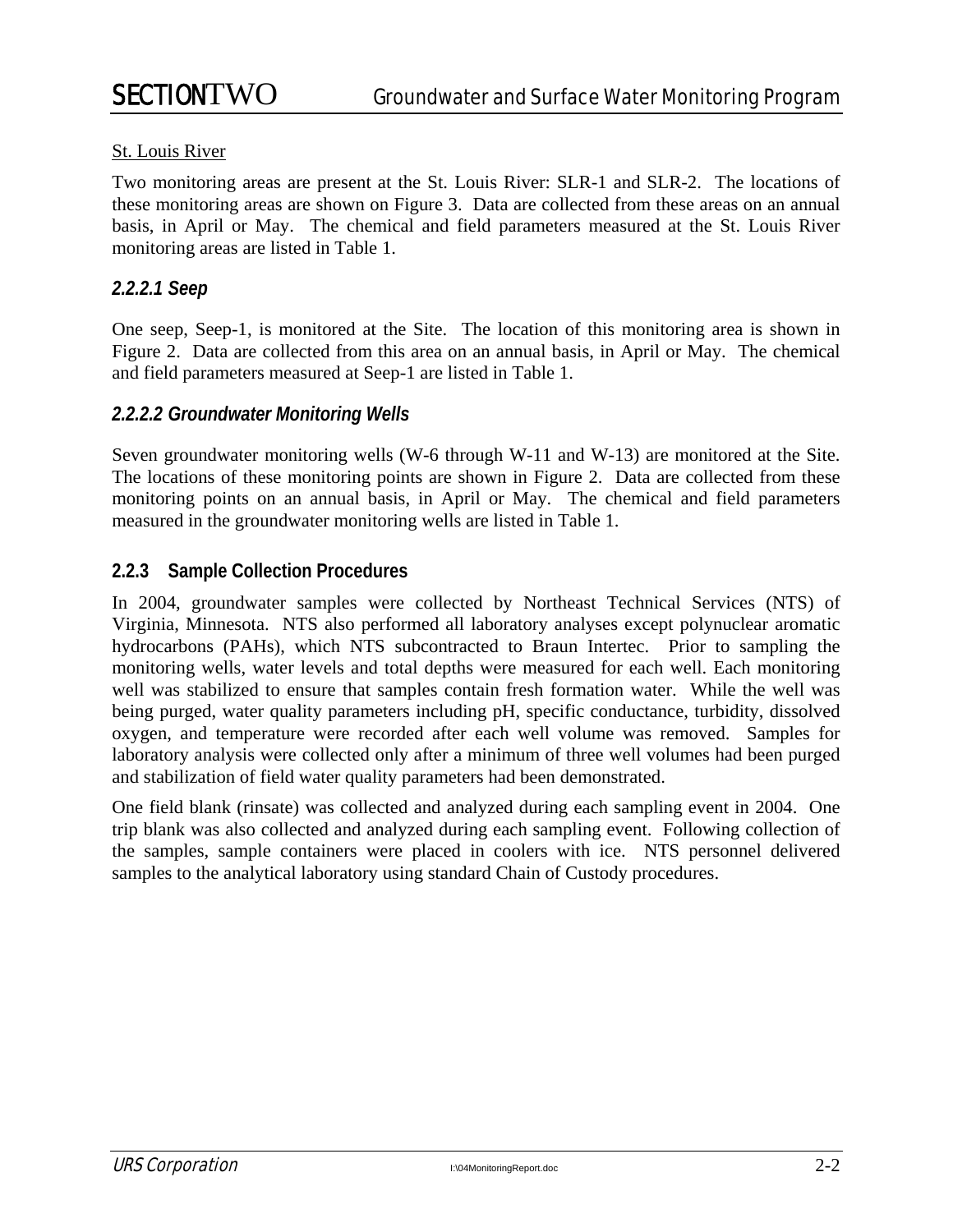#### **3.1 WATER ELEVATION AND GROUNDWATER FLOW**

Groundwater elevations were measured during the May 2004 sampling event. Water level data are summarized in Appendix A. With monitoring well W-10 excluded due to the anomalous reading in 2002, as indicated in Appendix A, groundwater elevation in the monitoring wells decreased an average of 0.40 feet from April 2003 to May 2004. All groundwater elevations were within 0.44 percent of their average historical elevation.

The water elevation map and calculated groundwater flow direction for the May 2004 sampling event is presented in Figure 4. Groundwater east of monitoring wells W-7 through W-13 appear to flow in an easterly direction towards the St. Louis River. Groundwater north of monitoring well W-8 appears to flow north-northeasterly direction towards the Unnamed Creek. Calculated groundwater flow directions appear to be consistent with surface topography and historical results. A ten-foot difference in elevation between well W-8 and W-6 may be the result of local geology. Well W-8 is screened from 28 to 38 feet below grade within native reddish brown sandy clay, fat clay, and clayey sand; well W-6 is screened from 20 to 30 feet below grade within gravelly sand fill (Barr, 1981; Barr, 1986). Due to the geology and proximity to the Unnamed Creek valley wall, well W-6 may be hydraulically connected to the Unnamed Creek.

#### **3.2 WATER QUALITY ANALYTICAL REVIEW**

The 2004 stabilization forms and analytical laboratory reports are included in Appendix B. Appendix C contains a summary of historical analytical data, including tables and graphs.

The water quality data obtained for the Site in 2004 were compared to historical data as well as site specific water quality standards. The pertinent standards are described below:

• Evaluation Criteria (EC) – The ECs are site specific post-removal performance criteria based upon MPCA derived performance limits or upon federal ambient water quality criteria for the protection of human health at a  $10^{-6}$  cancer risk.

#### **3.2.1 Inorganic Results**

Laboratory analytical reports for 2004 sampling events are included in Appendix B. A complete summary of current and historical analytical data is provided in Appendix C. Concentration versus time series plots for select inorganic water quality parameters that historically/currently exceed the evaluation criteria are also presented in Appendix C.

#### *3.2.1.1 Surface Water*

No inorganic parameters were detected above the EC in 2004.

#### *3.2.1.2 Groundwater*

Consistent with historical results, inorganic parameters that have been detected above the EC in 2004 are lead and zinc. The following subsection summarizes the data, trends, and exceedances for these parameters.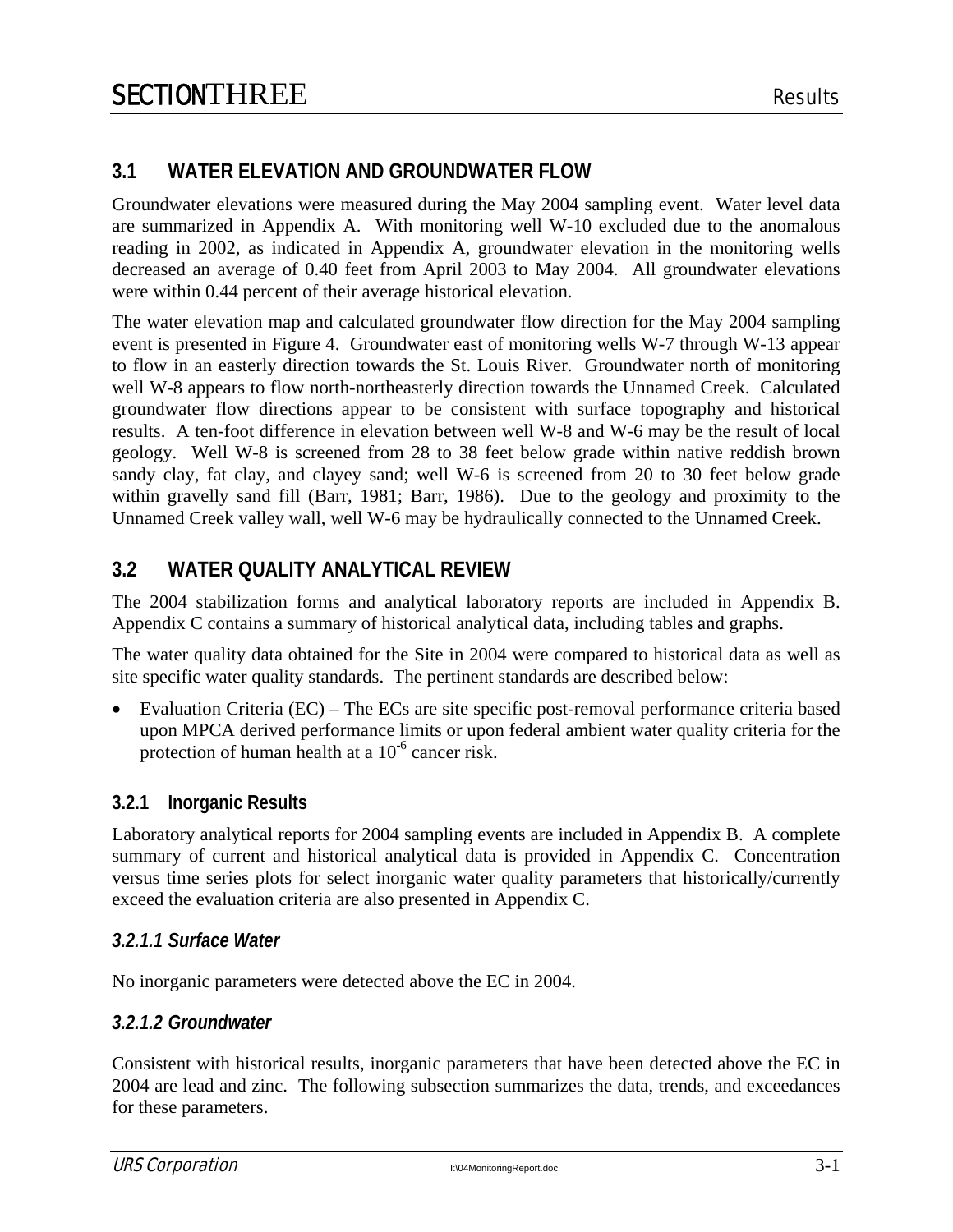#### *Lead*

The 51 ug/L EC for lead was exceeded in well W-10 (195 ug/L) during the May 2004 sampling event. Lead has been detected at concentrations above the EC since 2002.

#### *Zinc*

The 86 ug/L EC for zinc was exceeded in well W-10 (226 ug/L, total; 72.8 ug/L, dissolved) during the May 2004 sampling event. Zinc has been detected in all of the groundwater monitoring wells and well W-10 has exceeded the EC since April 2001. The laboratory analytical results were compared to available National Uranium Resource Evaluation (NURE) Hydrogeochemical and Stream Sediment Reconnaissance (HSSR) data (USGS, 2001) to determine potential background concentrations of zinc in the groundwater. The median zinc concentration in the 799 wells sampled in the Duluth  $1^{\circ}$  by  $2^{\circ}$  quadrangle during the NURE HSSR program was 113 ug/L.

#### **3.2.2 Organic Results**

Water samples were collected and analyzed for PAHs during the 2004 sampling events according to the parameters and methodologies illustrated in Table 1. A complete summary of current and historical analytical data is provided in Appendix C.

#### *3.2.2.1 Surface Water*

No organic parameters were detected above the EC in 2004.

#### *3.2.2.2 Groundwater*

Except for well W-6, no organic parameters were detected above the EC in 2004 The 0.31 ug/L EC for benzo(a)pyrene was exceeded in May 2004 with a concentration of 0.400 ug/L. Well W-6 has not had an EC exceedence since April 2000. In 2000, the concentration was 0.75 ug/L.

Well W-6 also had a benzo(b,j,k)fluoranthene concentration of 0.560 ug/L in May 2004. Assuming that the combined reported result of benzo(b)fluoranthene, benzo(j)fluoranthene, and benzo(k)fluoranthene as benzo(b,j,k)fluoranthene will result in an EC (0.62 ug/L) that adds the individual ECs for benzo(b)fluoranthene (0.31 ug/L) and benzo(k)fluoranthene (0.31 ug/L), there is no exceedence of the EC.

### **3.2.3 Long Term Trends**

The 2004 surface water and groundwater monitoring results were compared to historical data. Contaminant graphs have been included in Appendix C for all locations where a contaminant has exceeded the EC for three sampling events. Contaminant levels were within the range of previous results with the following exceptions:

• New maximum concentrations of lead were detected during the May 2004 sampling in W-10 (195 ug/L). The lead concentration in W-10 was the only sampling point to exceed the 51 ug/L EC.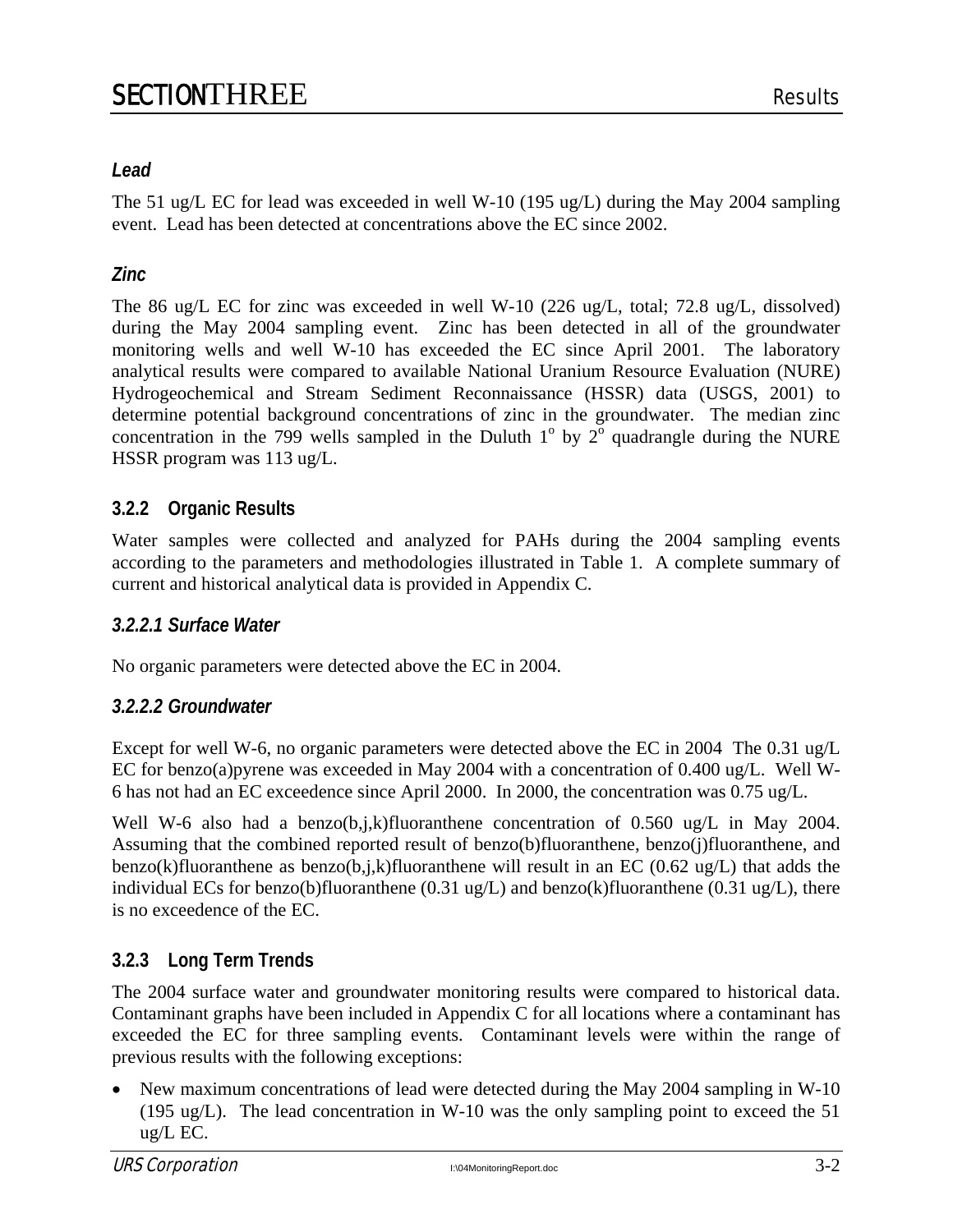- New maximum concentrations of zinc were detected during the May 2004 sampling in W-10  $(226 \text{ ug/L}).$
- Several PAH compounds in W-6, W-7, and CP-4 were detected at new maximum concentrations during the May 2004 sampling event; however, no PAH compounds exceeded the established ECs.
- No new maximum concentrations were detected during the October 2004 sampling.

#### **3.2.4 Unexpected Results and Problems**

The May and October 2004 PAH results performed by Braun Intertec contained benzo(b)fluoranthene and benzo(k)fluoranthene as a combined result, reported as benzo(b,j,k)fluoranthene. Braun Intertec and NTS reported that in 2003, MPCA has requested that benzo(j)fluoranthene be added to the PAH list. Since benzo(j)fluoranthene cannot be easily distinguished from benzo(b)fluoranthene and benzo(k)fluoranthene, they are now reported as a combined result. It is assumed that due to this combination, the EC for benzo $(b,i,k)$  fluoranthene combines the ECs for benzo(b)fluoranthene  $(0.31 \text{ ug/L})$  and benzo(k)fluoranthene  $(0.31 \text{ ug/L})$  to obtain an EC of 0.62 ug/L.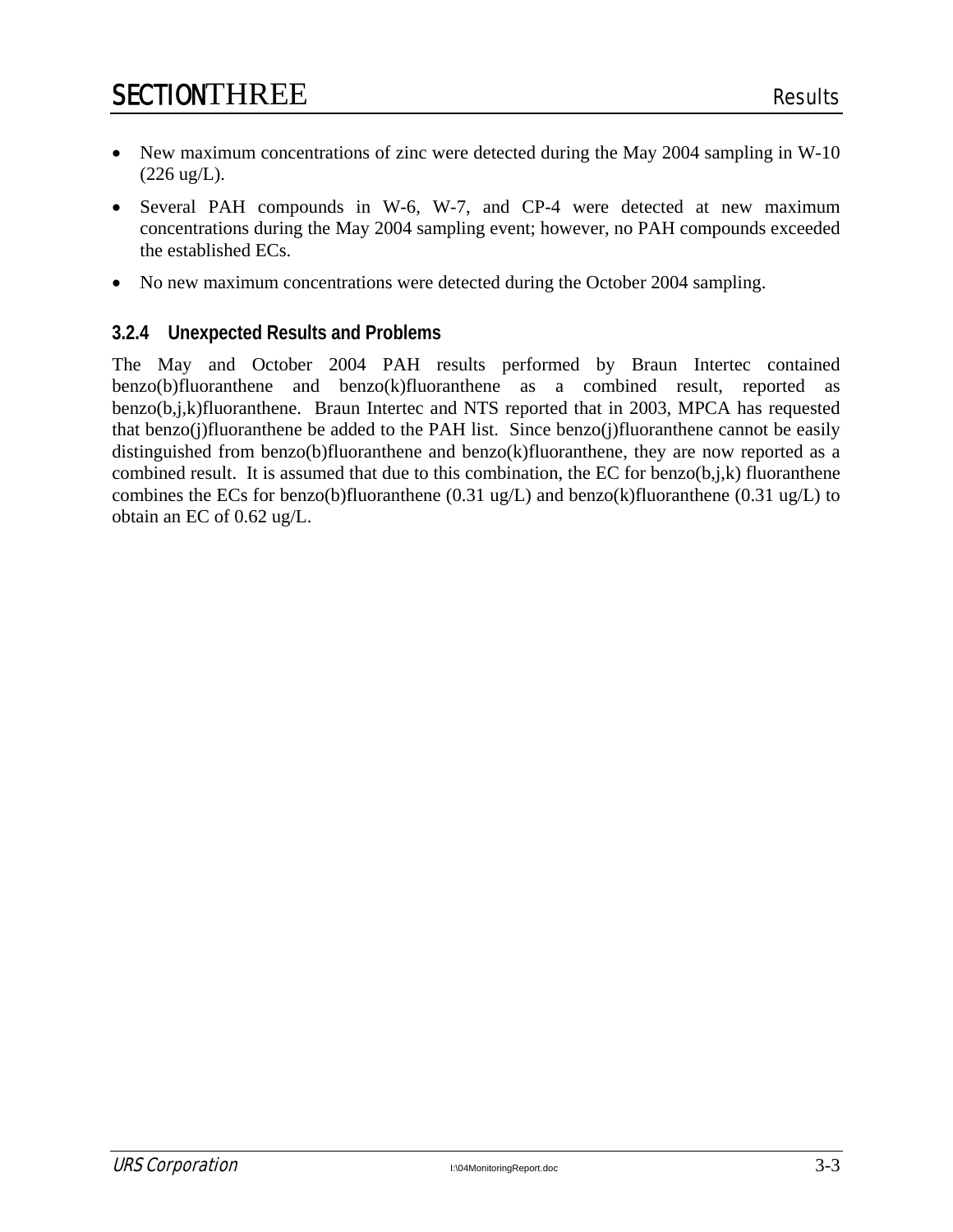#### **4.1 SPRING 2004 INSPECTION**

On May 9, 2004, URS completed the spring 2004 semi-annual site inspection. The Inspection Form is included in Appendix D. Photographs are also included in Appendix D. The inspection was not completed after a significant rainfall or snowmelt event and the inspection was not hampered by site conditions. The inspection consisted of walking to each sampling point on the Unnamed Creek (CP-1 through CP-4), walking the perimeter of the Wire Mill Pond, walking the perimeter of OU-J, and walking several transects over the top of OU-J.

#### **4.1.1 Unnamed Creek and Operable Unit-J**

The berm and cap at OU-J were in excellent condition. As previously documented, possible slumping was observed on the northwest corner of OU-J, due to a tilting of the gabion wall. Otherwise the vegetation appears well established from the previous repairs. Due to lack of recent snow melt or rainfall, the Unnamed Creek was running low and clear. A sheen and balls of tar-like substances were observed in a 50 square foot area on the southeast corner of the pond on the north end of OU-J. No sheen was observed at the other monitoring points.

#### **4.1.2 Wire Mill Pond**

The inlet and outlet of the Wire Mill Pond were stable. Most plant species were still dormant. Tree buds have recently opened. The pond inlet and outlet were clear with a low flow.

#### **4.2 FALL 2004 INSPECTION**

The fall 2004 semi-annual site inspection was completed by URS during other site activities on October 18 through October 20, 2004. The Inspection Form is included in Appendix D. The inspection period included a low water period and a period after a light rainfall; access was not affected. The inspection consisted of walking to each sampling point on the Unnamed Creek (CP-1 through CP-4), walking the perimeter of the Wire Mill Pond, walking the perimeter of OU-J, and walking several transects over the top of OU-J.

#### **4.2.1 Unnamed Creek and Operable Unit-J**

The berm and cap at OU-J were in excellent condition. The previously documented possible slumping was observed on the northwest corner of OU-J, near the gabion wall. Otherwise the vegetation appears well established from the previous repairs. Minor erosion had occurred along the access road to the southwest of the OU-J berm. No sheens were observed on the Unnamed Creek during the inspection. No sheen or balls of tar-like substances were observed in the area on the southeast corner of the pond on the north end of OU-J as observed previously. The creek water was clear to only mildly turbid after the light rain event.

#### **4.2.2 Wire Mill Pond**

The inlet and outlet of the Wire Mill Pond were stable. Plant species were going into dormancy. The vegetation that was active appeared very healthy. The pond inlet and outlet were not as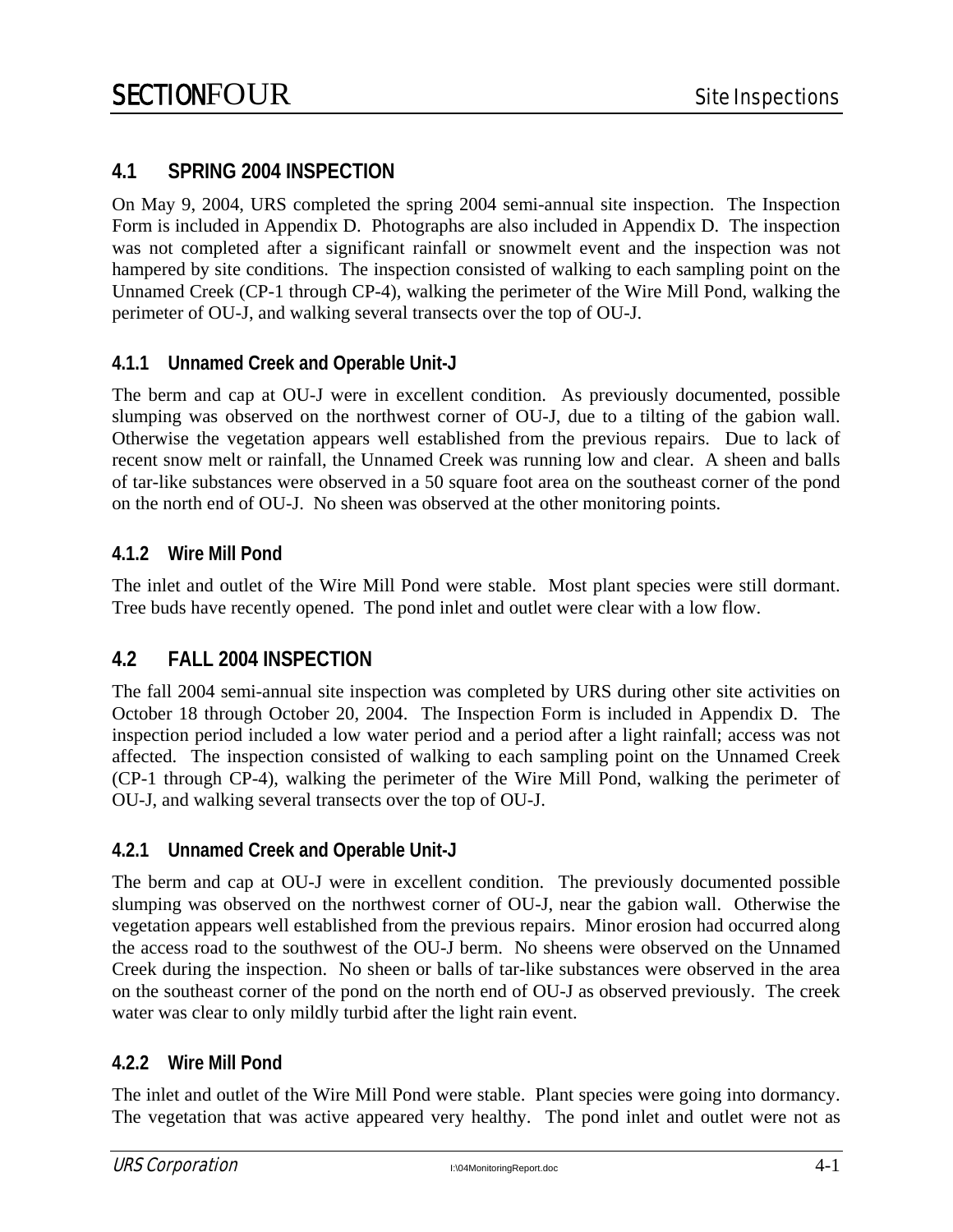turbid as the Unnamed Creek. A minor amount of sheen was present on the central portion of the pond, but no sheen was observed at the outfall.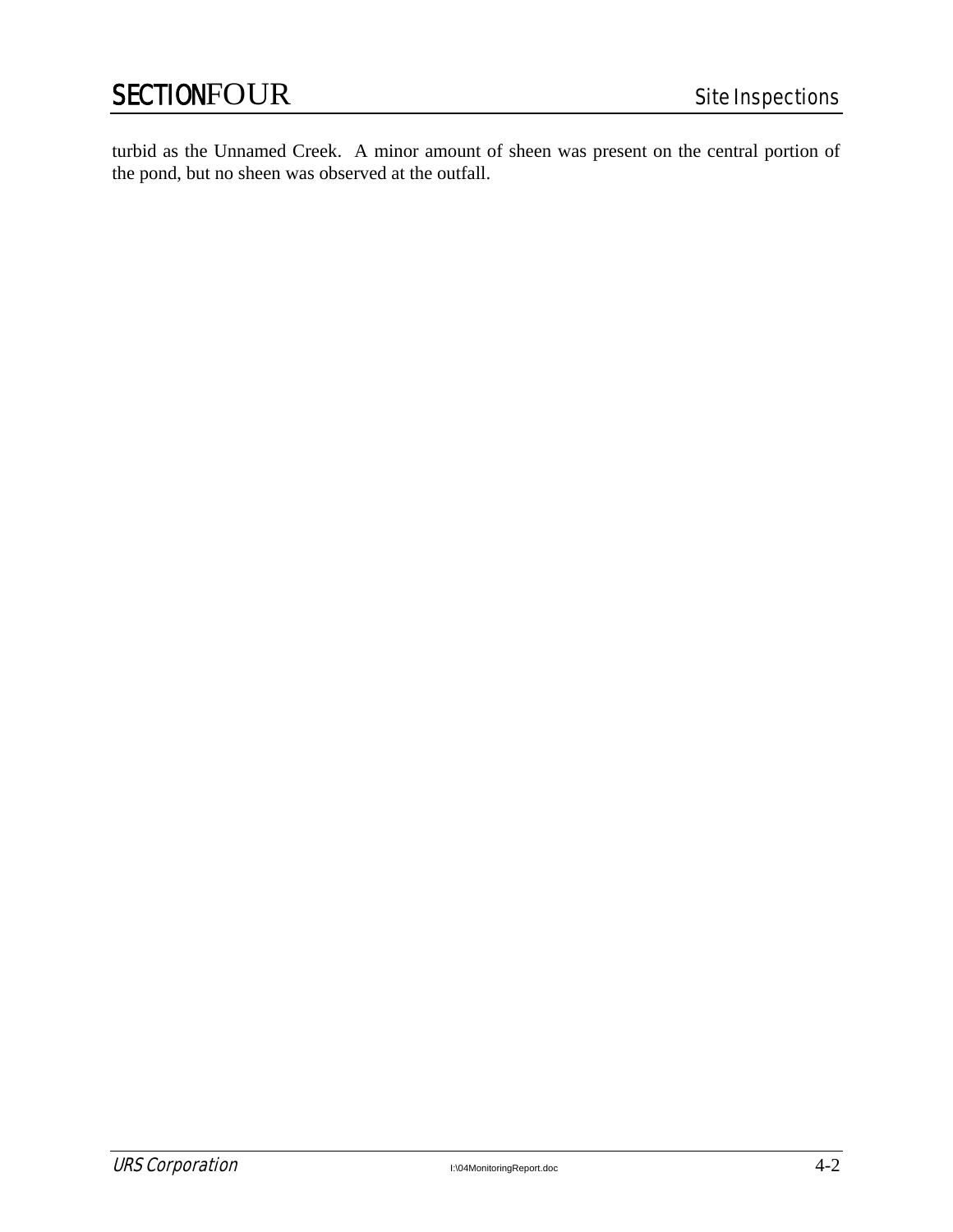The following conclusions can be drawn from the surface and groundwater monitoring results:

- 1. Evaluation of the 2004 surface water and groundwater data indicates that the monitoring network at the facility is adequate for the continued monitoring of surface water and groundwater from the Site.
- 2. Monitoring well W-10 exceeded the EC for zinc in the May 2004 sampling. Except for the April 2000 sampling when zinc concentration was 76 ug/L, zinc levels in W-10 have been above the EC since 1994. Zinc concentrations in W-10 have typically been below the median concentration (113 ug/L) detected during the NURE HSSR program.
- 3. Monitoring well W-10 exceeded the EC for lead in the April 2003 sampling. Lead levels in W-10 have been historically near or below detectable levels until 2002.
- 4. No new slumping has been observed at OU-J since the OU-J berm repair was completed in August 2001. Potential slumping near the gabion wall will be monitored in 2005 as part of the recommendations resulting from the United States Environmental Protection Agency's (USEPA's) Five Year Review (USEPA, 2003) and subsequent Former Duluth Works Five-Year Review Recommendation Implementation Work Plan (URS, 2004).

The surface water and groundwater monitoring network, sampling schedule, and parameter list adequately monitor water quality at the USS Duluth Works Site. URS does not propose any changes to the monitoring program at the Site at this time. Groundwater exceedances will continue to be monitored in 2005. However, monitoring recommendations proposed in the USEPA Five Year Review will be addressed in upcoming correspondence.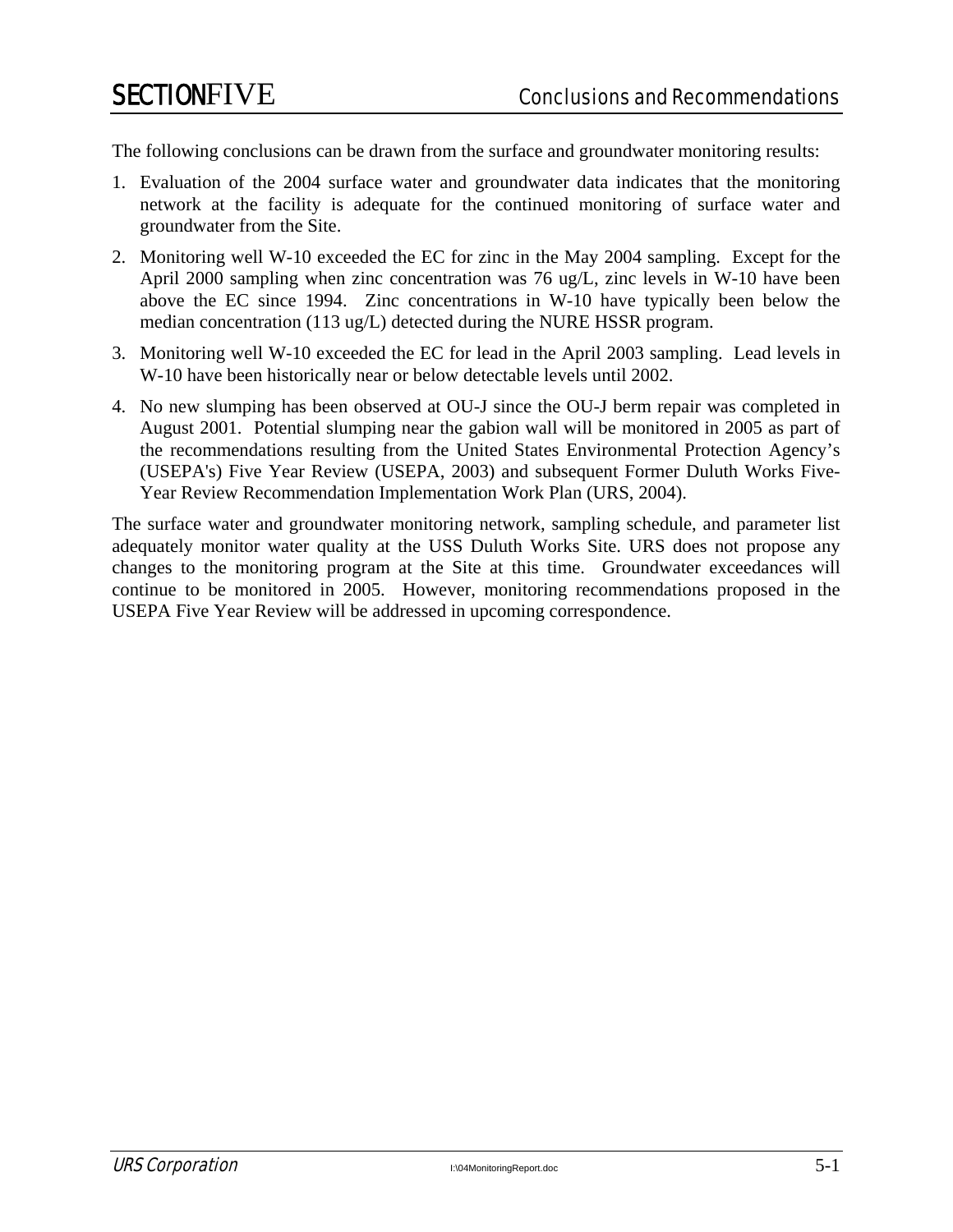- Barr, 1981. Soil and Ground Water Investigation, U.S. Steel Corporation's Duluth Works, Barr Engineering, (April 1981).
- Barr, 1986. Remedial Investigation Final Report; USS Duluth Work Site, Barr Engineering, (December 1986).
- Geraghty & Miller, 1997. Response Action Contingency Plan, Operable Unit J. U.S. Steel Duluth Works Site, Duluth, Minnesota, June 1997.
- MPCA, 1996. Letter to David Moniot, U.S. Steel Corporation, from Beth A. Aschlinger, Response Unit II, Site Response Section, Ground Water and Solid Waste Division, dated December 6, 1996.
- MPCA, 2000. Letter to Tony Nuzzo, U.S. Steel Corporation, from John R. Moeger, Remediation Division, dated May 26, 2000.
- MPCA, 2001. Letter to Tony Nuzzo, U.S. Steel Corporation, from John R. Moeger, Remediation Division, dated June 20, 2001
- Sims, P.K. (1970). Geologic Map of Minnesota: Bedrock Geology. Minnesota Geological Survey.
- URS, 2000. Monitoring Plan, U.S. Steel Former Duluth Works Site, Duluth, Minnesota (April, 2000).
- URS, 2004. Former Duluth Works Five-Year Review Recommendation Implementation Work Plan, (October 2004).
- USEPA, 2003. Five-Year Review Report (First Review) for St. Louis River Superfund Site, prepared for USEPA by U.S. Army Corps of Engineers, (September 2003).
- USGS, 1979. Water Resources of the St. Louis River Watershed, Northeastern Minnesota, United States Geological Survey, 1979.
- USGS, 2001. Reformatted Data from the National Uranium Resource Evaluation (NURE) Hydrogeochemical and Stream Sediment Reconnaissance (HSSR) Program. Open File Report 97-492.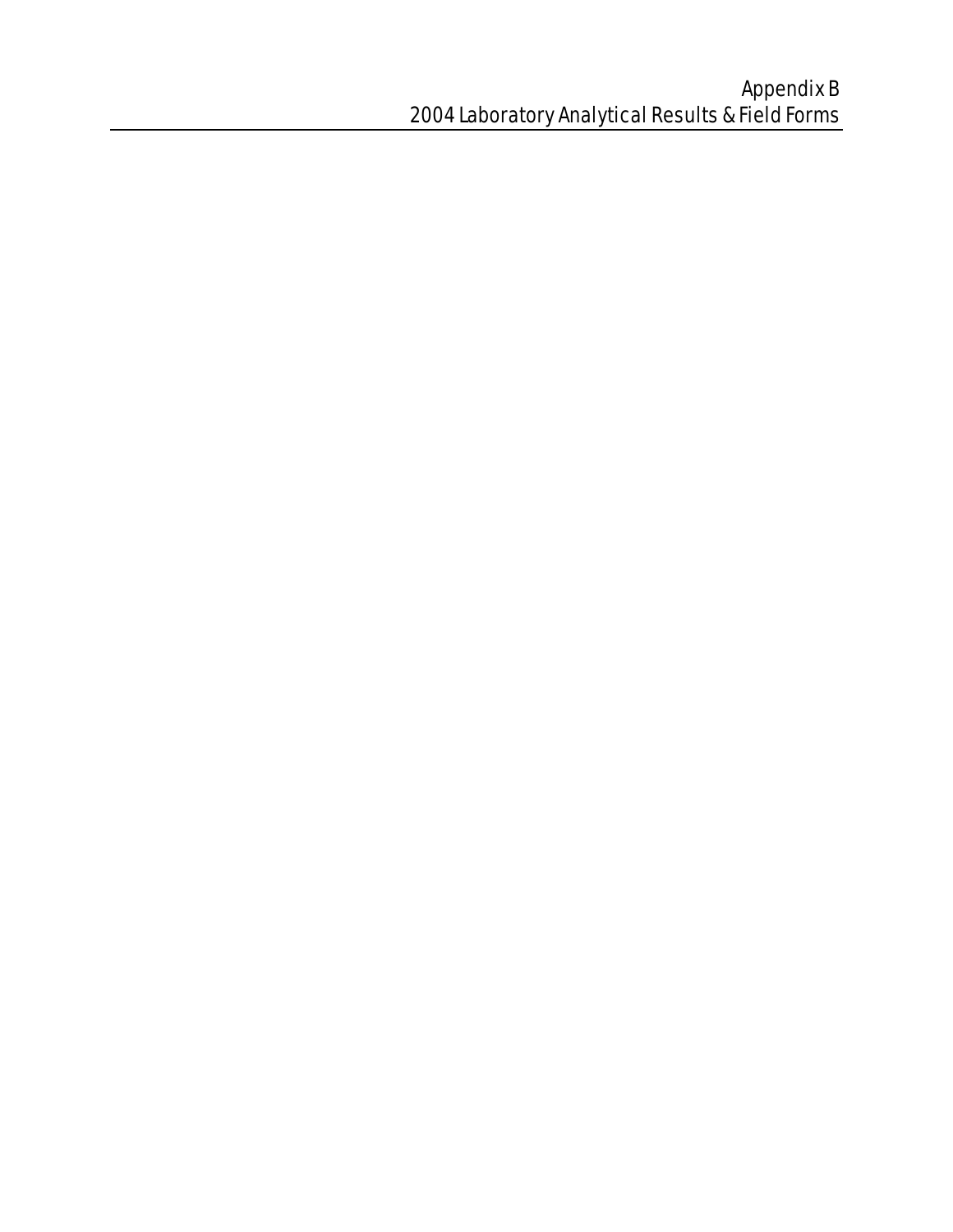**May, 2004 Laboratory Analytical Report & Field Forms**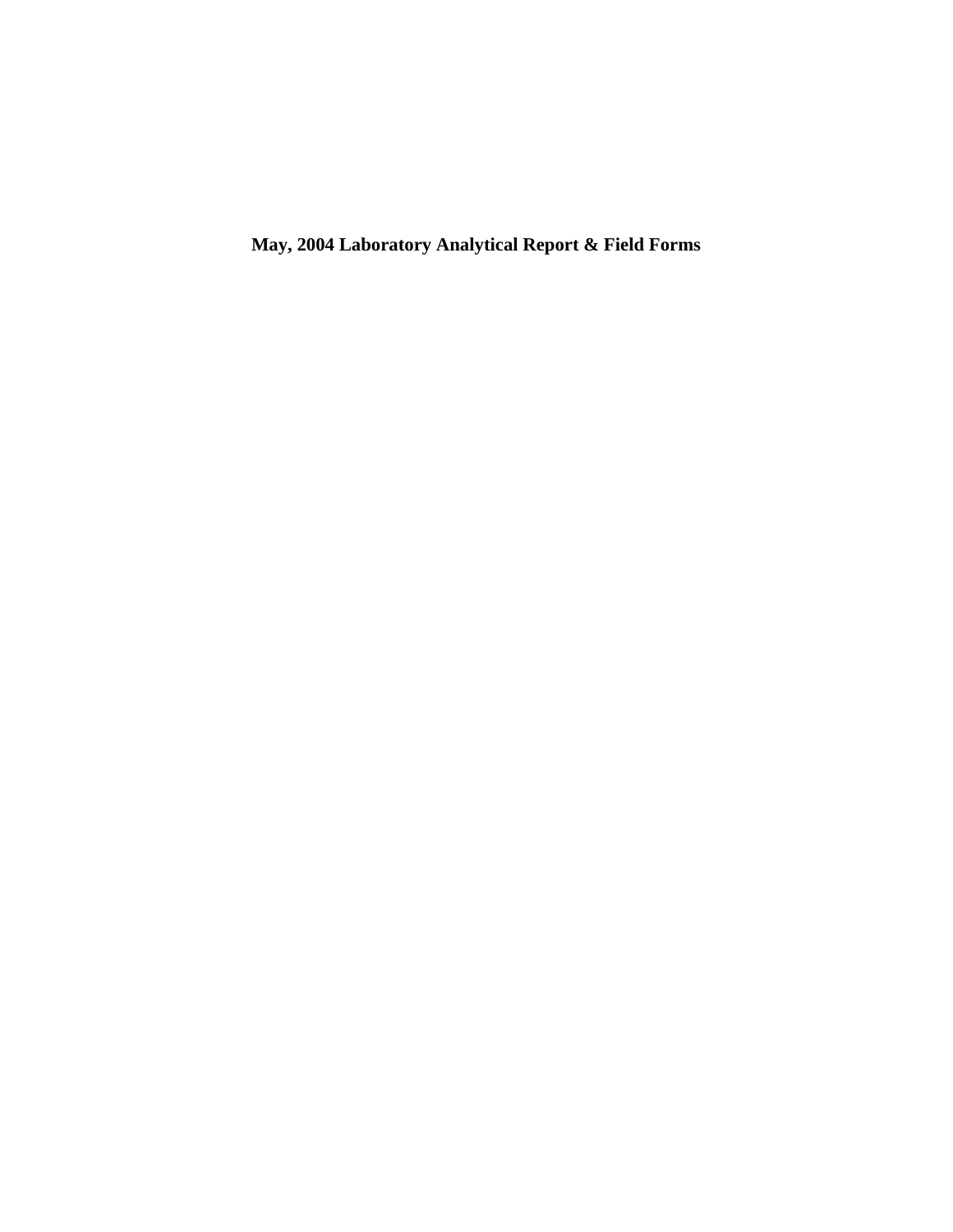**October, 2004 Laboratory Analytical Report & Field Forms**